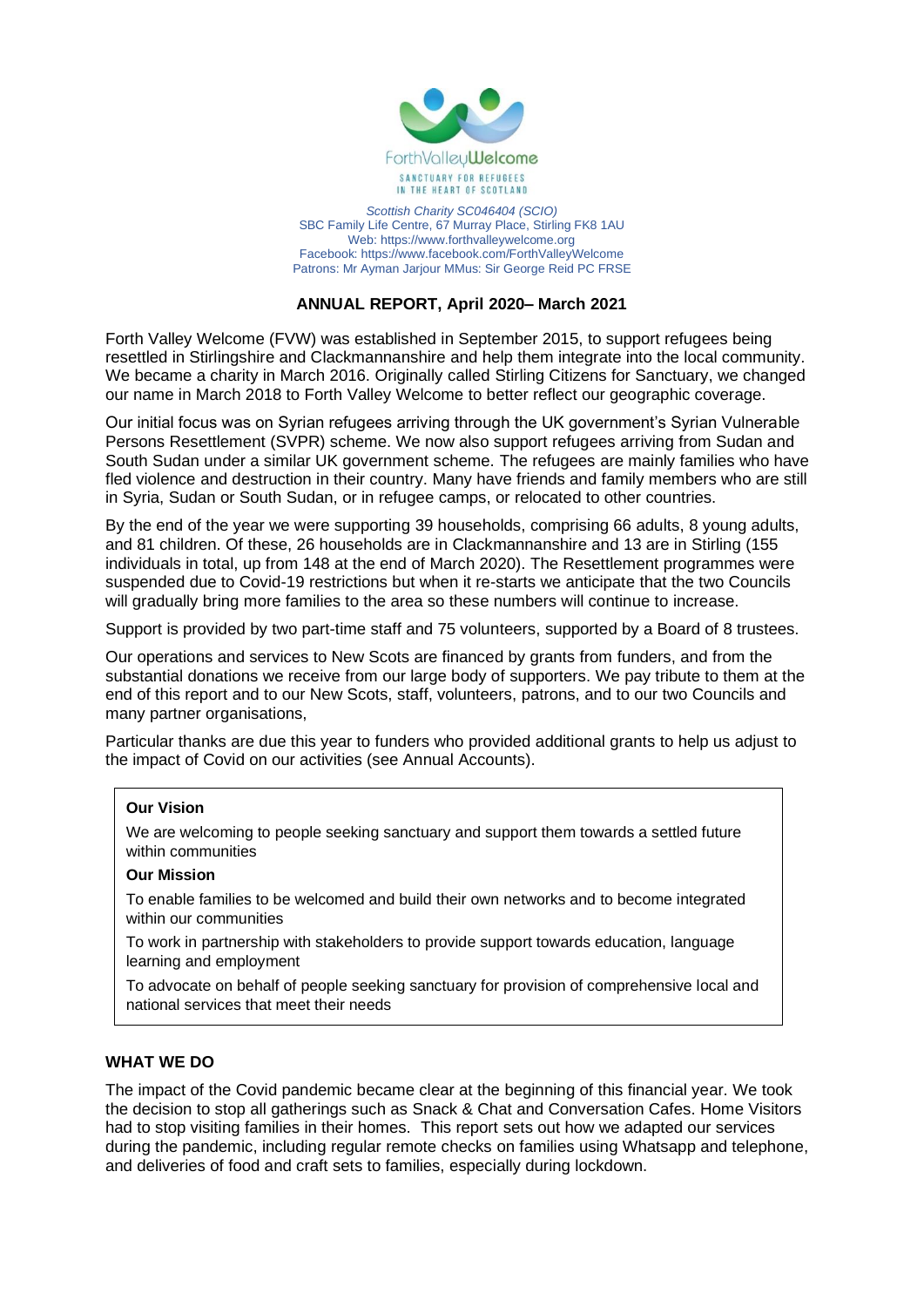## *Home set-up and materials service*

When a family first arrives, we help set up the house, to add to what the council can provide and make it feel homely, e.g. toys for the children, nice curtains, rugs, throws, cushions, etc.

As no new families arrived during this period, no house set-up was required but we continued to provide any extra small items needed by families throughout the year.

## *Snack & Chat*

We were not able to run our regular Snack & Chat get-togethers but were keen to find ways to engage with people and support them during lockdown.

With the restrictions on people getting out on trips to shops selling foods they were accustomed to, we organised 3 food drops of a variety of dry staples like rice, pasta, chickpeas etc as well as halal meat. A local zero waste shop that is a social enterprise gave us the dry foods at cost price and a local butcher ordered in halal meat especially and vacuum packed it for each family. Dry goods were weighed out and distributed by staff and volunteers (and some volunteers' children…). These deliveries were well received by the families, who were also happy to see known faces (distanced!) at their door.





We also distributed Christmas and Eid presents for the children at appropriate times. We dropped off craft kits for the children and ran a number of competitions via our WhatsApp group on various subjects including nature photography, self portraits, and pumpkin carving; and we ran a scavenger hunt.

One of our patrons and a few volunteers were involved as judges and prizes were awarded for the best entries. Children and families participated enthusiastically…



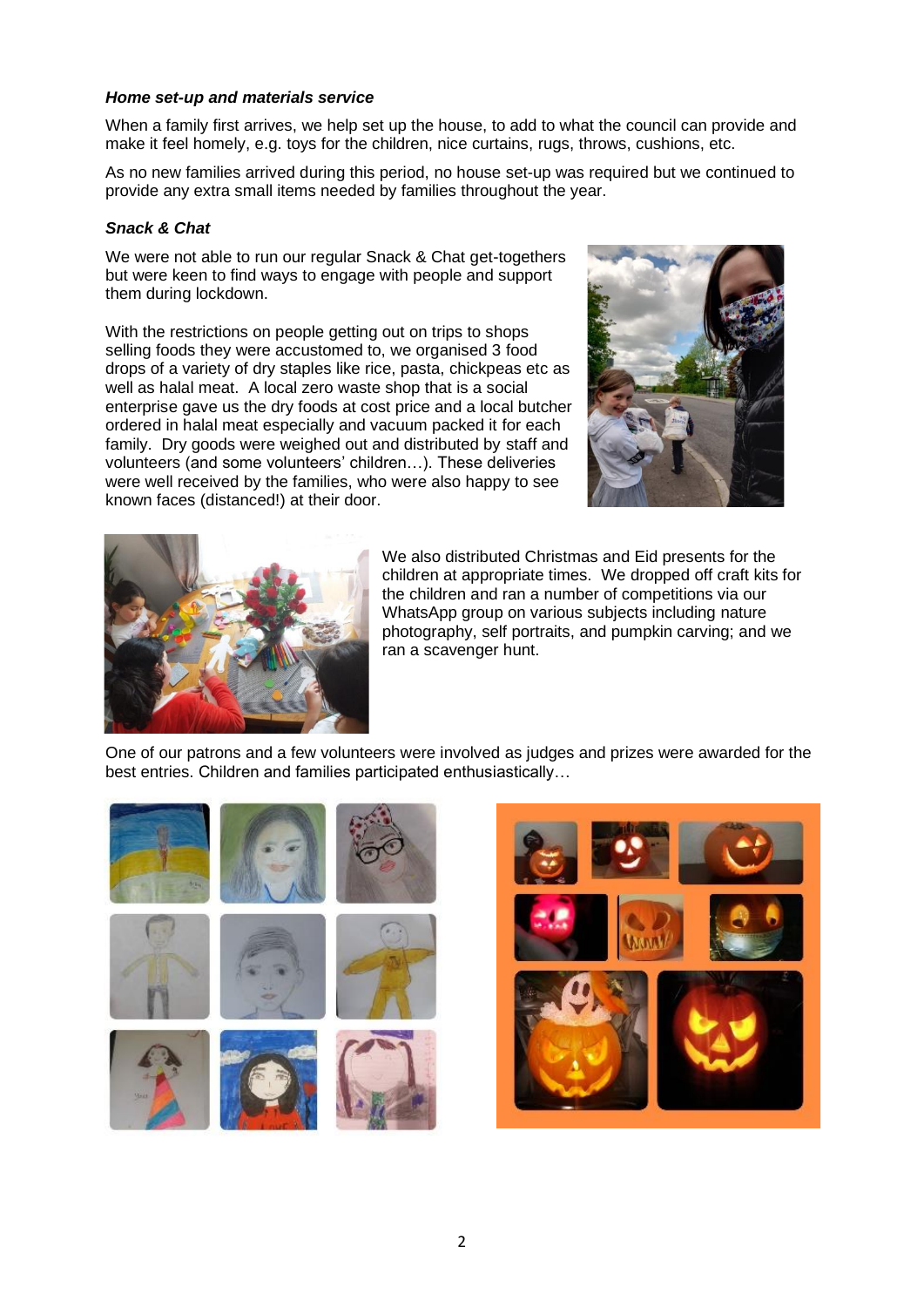## *Home visiting and befriending*

This is an important part of our support in the first few months after a family arrives. We link families with volunteer *Home Visitors*, who visit their assigned families regularly, introduce them to local services, help with transport to appointments, and go on social outings.

Because home visits were not possible, we encouraged Home Visitors to keep in touch with the New Scots by phone, WhatsApp, Zoom, Facetime etc and most of the volunteers were able to do this. We heard from Home Visitors who were continuing to support families in this way and were often imaginative in their approach, e.g. helping English practice by writing emails to each other, learning to cook Syrian dishes online and teaching a young person how to bake a cake. Some volunteers supported New Scots and their children to get online to continue with ESOL lessons or access Google classrooms.

During the first lockdown we phoned all the families with the help of an interpreter to check they were all OK and that their basic needs were met. We also checked that those that owned businesses were being supported to access Government funding that was available.

*Transport and support for hospital appointments:* Home visitors and other volunteers normally help transport families to medical appointments but we took the decision that one of our staff should take this role over until restrictions lifted. Staff were also involved in picking up prescriptions for families and doing shopping for those who were shielding or isolating due to contracting the virus.

## *Life and Language Skills*

In addition to the English language conversation provided by Home Visitors, our 'Snack and Chat' gatherings aim to help with language practice. Our Conversation Cafes and Walk and Talk also encourage English practice and skills that are useful to help New Scots become independent and increase their understanding about living in Scotland.

With all our usual events cancelled due to Covid-19 restrictions, we embarked on activities that would encourage IT skills, useful in itself but also enabling remote communication and training. And so began our *Digital Inclusion Project***.**

Digital isolation became a hot topic for groups like ours during the pandemic. The families we support often have low levels of IT literacy so continuing with ESOL lessons as they moved online and helping their children access their schooling online became a big issue.

We managed to source funding to purchase laptops for the families and provided training in using the laptops. We ran sessions on various topics including the Driving Theory test, spotting scams online, online energy bills and managing online banking. Some of the sessions were developed and presented by our volunteers while others were delivered in partnership with other organisations e.g. Scottish Refugee Council, Energy Saving Scotland, NatWest.

One of the biggest subjects we tackled was Voting Rights for Refugees as the Scottish Parliament had passed legislation in February 2020 that allows refugees to vote in Scotland for the first time. We supported a number of New Scots to register to vote and then ran sessions on the process of voting, e.g. what a polling station looks like, what to expect when you go to vote. Finally, we ran sessions on who the political parties are and what they stand for. This was all quite challenging and a lot of information for the New Scots to absorb, but many participated enthusiastically in the sessions and were looking forward to voting in the coming elections in May 2021.

We also ran some reading groups online, again to help with the practice of English. We used 'quick read' books, where the New Scot and a volunteer would go through a chapter and pick up on pieces of the language they were unsure of.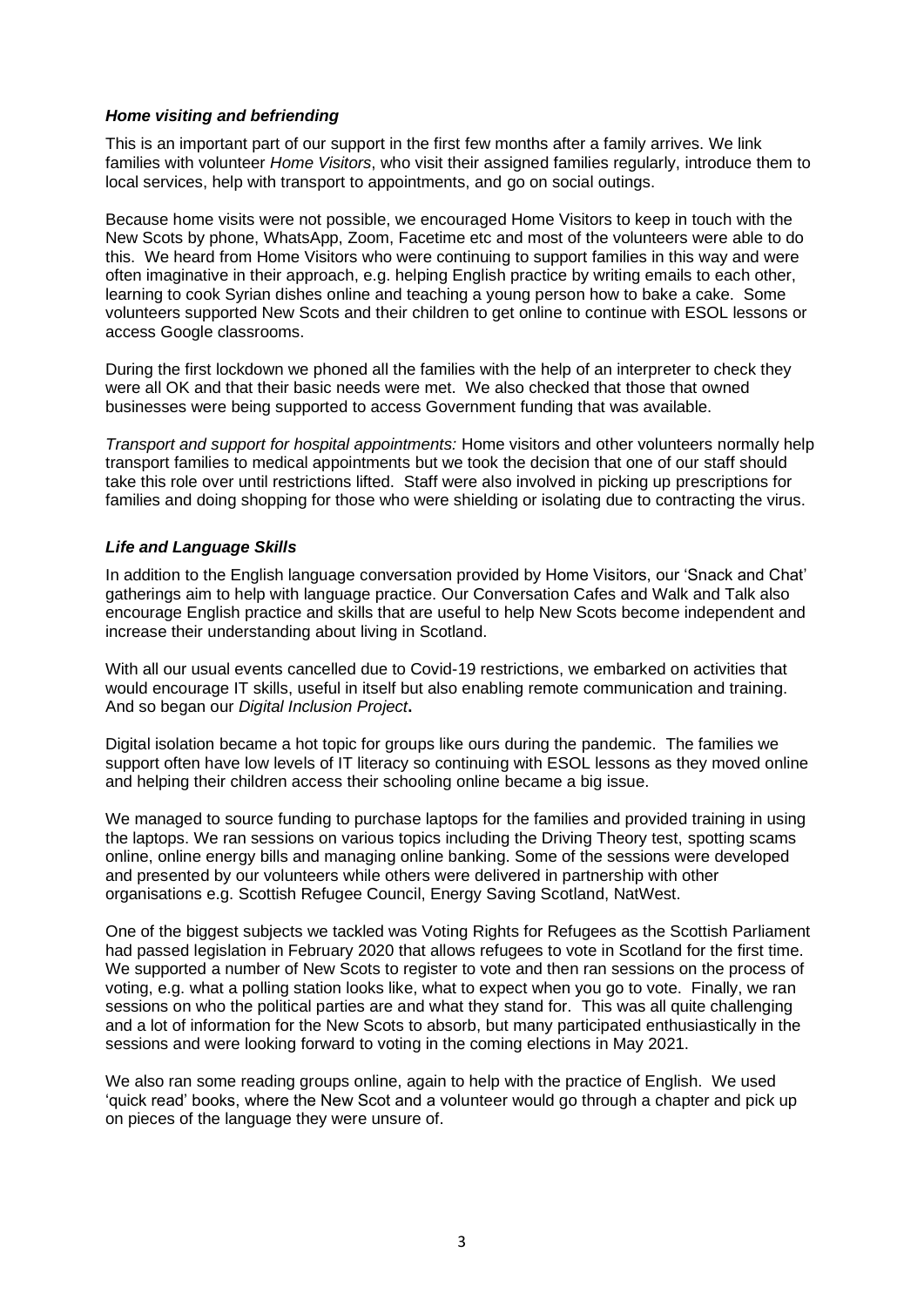## *Financial Support*

Through our *Positive Activities fund* we provide help with activities that promote language learning, employability, and social integration. Examples include subscriptions for football clubs, Girl Guides and Cub Scout troops. Because of lockdown these activities also had to stop but the aim is to restart these as soon as possible.

We also contribute to the cost of driving lessons, which helps employability but is also useful in our rural area where transport for a family is expensive. Our online training allowed us to continue to provide help with preparation for the theory test, but we recognise that it will take some time to get back into preparation for the practical test when driving lessons become possible again.

Through our *Crisis and Care fund* we provided help with one-off payments for unexpected costs, e.g. short-term help to newly arriving refugees in cases where there was a delay in start-up of their benefits package.

## *Community Engagement*

Under normal circumstances we give presentations to various groups in the community including school pupils. These are an important part of the work, informing people in the community about the refugees' situation and the support provided. These sessions are also useful in attracting donations, volunteers and offers of services.

### *Advocacy*

In early 2021, we liaised with the two MPs for our area to ask them to put pressure on the UK government to restart the funding schemes for refugees that had been put on pause at the start of the pandemic a year before. We held online meetings with them. Both were sympathetic to the issue and took a series of actions to put pressure on the Home Office.

We were also in contact with the leaders of our two Councils to encourage them to accept new refugees when Home Office funding re-started and assure them of our continued long-term presence to provide community support for New Scots.

## **STAFFING AND VOLUNTEERS**

Forth Valley welcome has two part-time staff: our Volunteer and Project Coordinator, Rebecca Dadge, and our Clackmannanshire Support Worker, Avril Hunter. Rebecca and Avril coordinate the services provided by our 75 volunteers.

We suspended recruitment of volunteers for most of the year and then piloted running our induction and training online in January 2021. This went well and we started recruiting volunteers again. We will continue to run the induction sessions online until we can meet in person.

We ran three online Volunteer Networking Meetings during the year. These provide an opportunity for volunteers to meet each other and staff and trustees; for sharing experience on what works well and any problems encountered; and for continual development of the services provided. When training opportunities arise, we make these known to our volunteers.

We also had volunteer help from the Scottish Tech Army, a new charity that started up in response to the pandemic. They supported small charities to adapt their services during the pandemic. One of their volunteers has been helping us develop a new indicator framework that will better evidence the impact our service has on the families we support. This will also help to identify individual support needs and facilitate the development of integration plans for New Scots individuals and families. The Scottish Tech Army volunteer also spent time with our staff to help them improve their IT skills.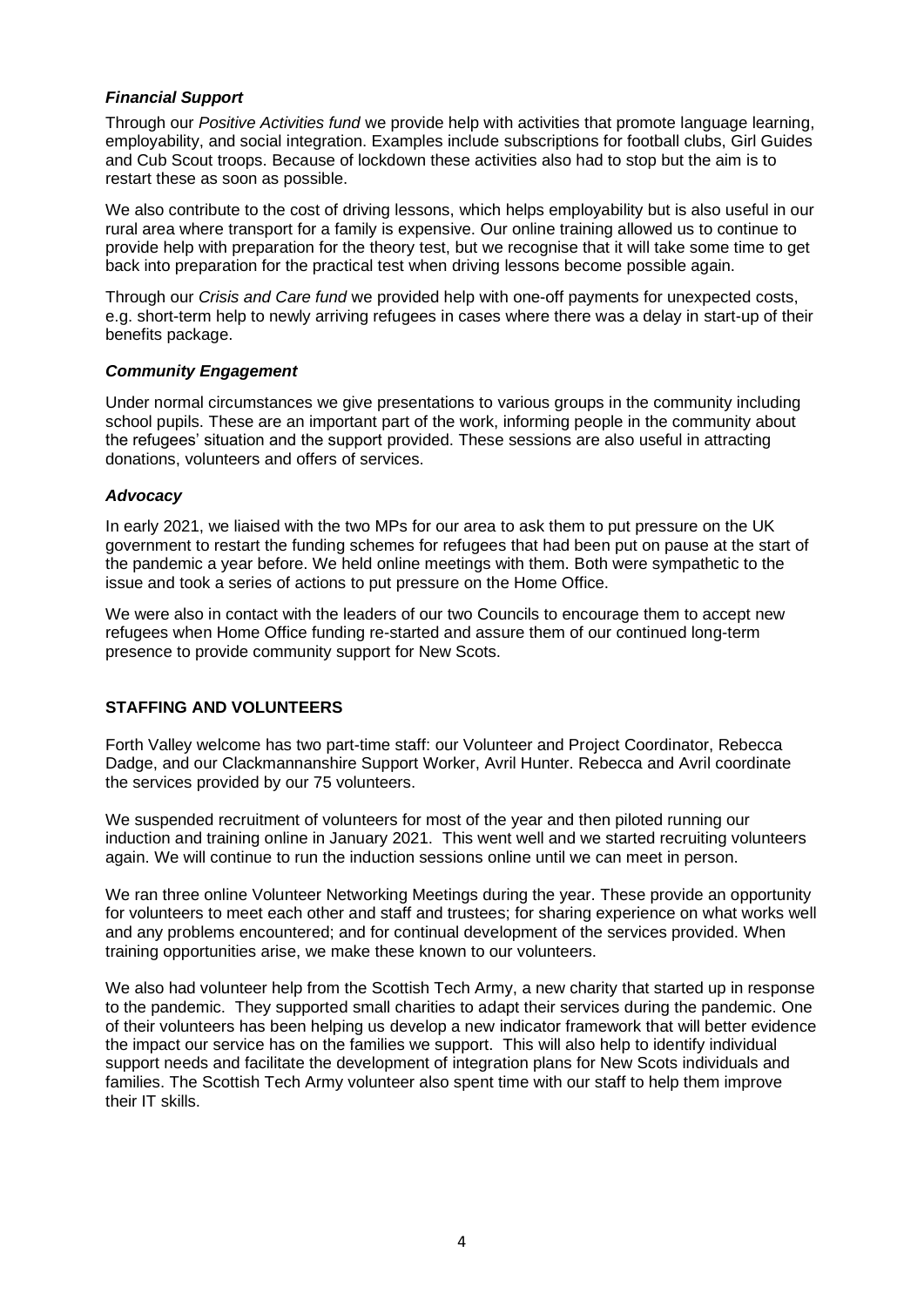## **PARTNERSHIPS WITH OTHER ORGANISATIONS**

We work in liaison with many other organisations including Stirling Council; Clackmannanshire Council; Stirlingshire Voluntary Enterprise; Clackmannanshire Third Sector Interface; Central Scotland Regional Equality Council (CSREC); Home Start Stirling; Scottish Tech Army; The Conservation Volunteers (TCV); Stirling Baptist Church Family Life Centre; Alloa Ludgate Church; Stirling University students; Macrobert Arts Centre; Scottish National Heritage (SNH); Scottish Environmental Protection Agency (SEPA).

At national level, we are organisational members of the Scottish Refugee Council (SRC) and The Befriending Network. We have a close relationship with the SRC's Regional Coordinators and participate in online meetings organised by them for refugee support organisations across Scotland.

Our partnership with TCV had to be suspended for most of the year due to the pandemic. We are part of their 'Building Roots' project which is to encourage refugees to learn about Scottish cultural heritage and share some of the culture from their own countries of origin. However, they did drop off some 'make your own greenhouses' to families who were interested, provided the tools and materials to make greenhouses, and encouraged New Scots to grow plants in them.



We are grateful to all partnership organisations for the cooperation we enjoy with them.

# **FUNDING**

Details of income, donations and grants are provided in the 2020-21 Accounts. In summary:

- Grants were received this year from the National Lottery Community Fund; the Scottish Government's "Promoting Equality and Cohesion Fund" (managed by Inspiring Scotland); and St James's Place Foundation.
- Donations were received from individuals and organisations throughout the year, both directly and via the Golden Giving donate button on our webpage and Facebook site.
- Extra grants were received this year from several funders to enable us to adapt to Covid-19 circumstances and to finance our Digital Inclusion project (details in 2020-21 Accounts).

We aim to meet staffing and running costs from grants from trusts, and use funds received from donations and fund-raising events for services that directly benefit the New Scots.

# **GOVERNANCE**

Responsibility for governance rests with our Board of 8 trustees. The Board meets 8 times a year. The names of trustees are given in the appendix.

We maintain a set of policies to guide our work and maintain consistent standards across all our operations. All our policies are available to view on our website and are reviewed on a bi-annual basis, or as and when necessary.

Monitoring and evaluation of activities and impact is carried out through regular review by the Board of the records maintained by staff of activities, materials provided, on-going feedback received from home visitors and other volunteers, and any issues that arise. In addition, a set of integration indicators is being gradually rolled out to enable Home Visitors and New Scots to identify continuing support needs, which will also help us to monitor the impact of our work.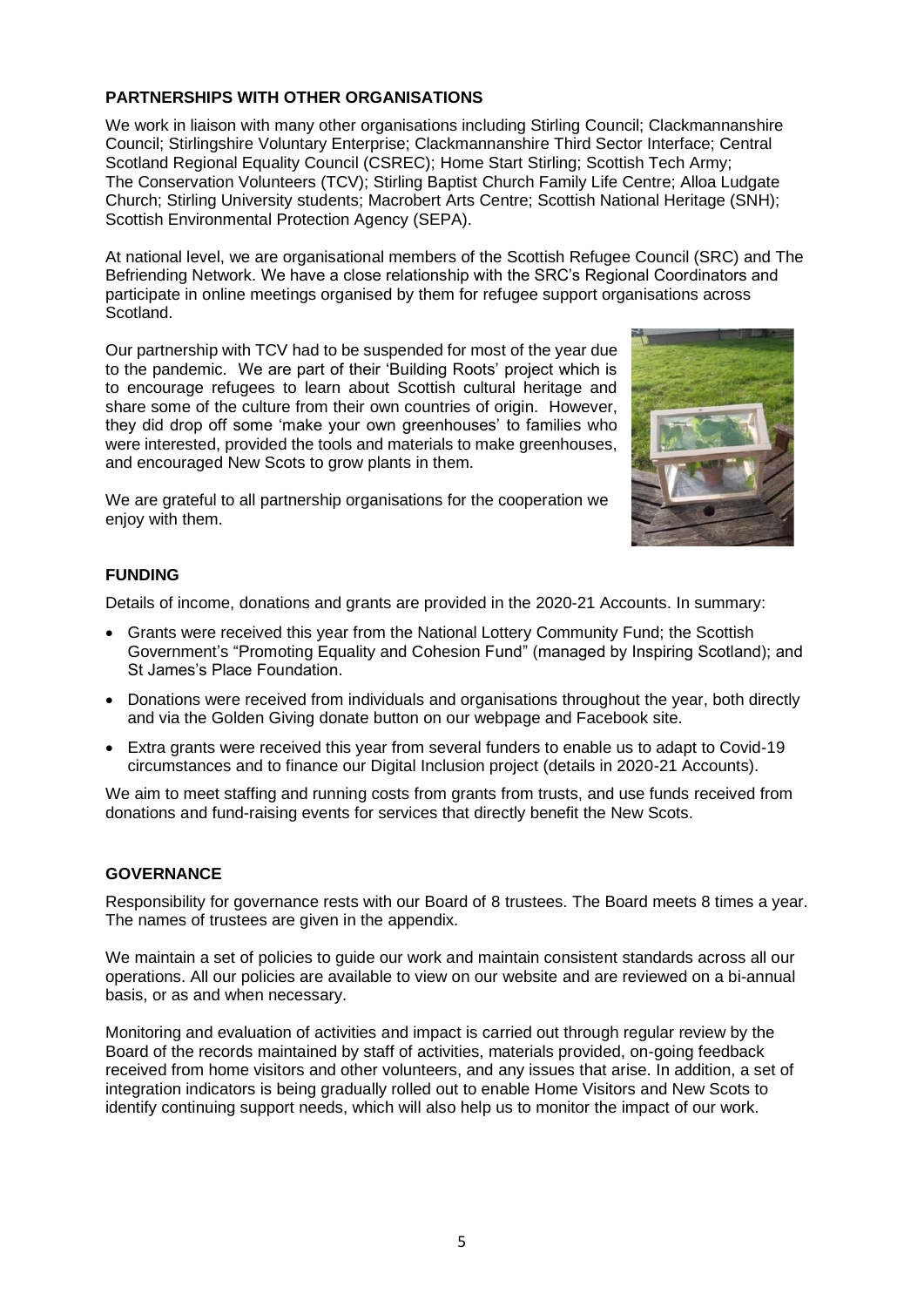### **THANKS!**

The trustees are delighted to record here our appreciation of the work carried out by our two staff, for their unstinting efforts to provide the best possible services to our New Scots through their own work and through coordination of the work of volunteers, and especially for the extra planning and work needed this year to adapt to new ways of working.

Huge thanks are due to our 75 volunteers for the time and energy they devote to Forth Valley Welcome, their willingness to adapt and be flexible in ways of working this year, and for the immense contribution they make to meeting the needs of service users.

We are extremely grateful to our funders, whose grants meet most of the cost of employing our two staff and contribute to other running costs.

We also wish here to say thank you to the two Councils and their staffs for the immense amount of work they do in receiving and resettling refugees and providing continuous support to them.

Many thanks also to our two patrons, Sir George Reid and Mr Ayman Jarjour, who support us in many different ways; and to all of our partner organisations at local and national level.

And finally, we pay tribute to all of our New Scots, for the work they put in to their own resettlement, for their resilience in coping with very difficult circumstances this year, and for the diversity they bring to our communities.

### **DECLARATION**

The trustees declare that they have approved the trustees' report above. Signed on behalf of the charity's trustees:

S&MI

Full Name: Savitri Maharaj Position: Chair Date: 16 Dec 2021